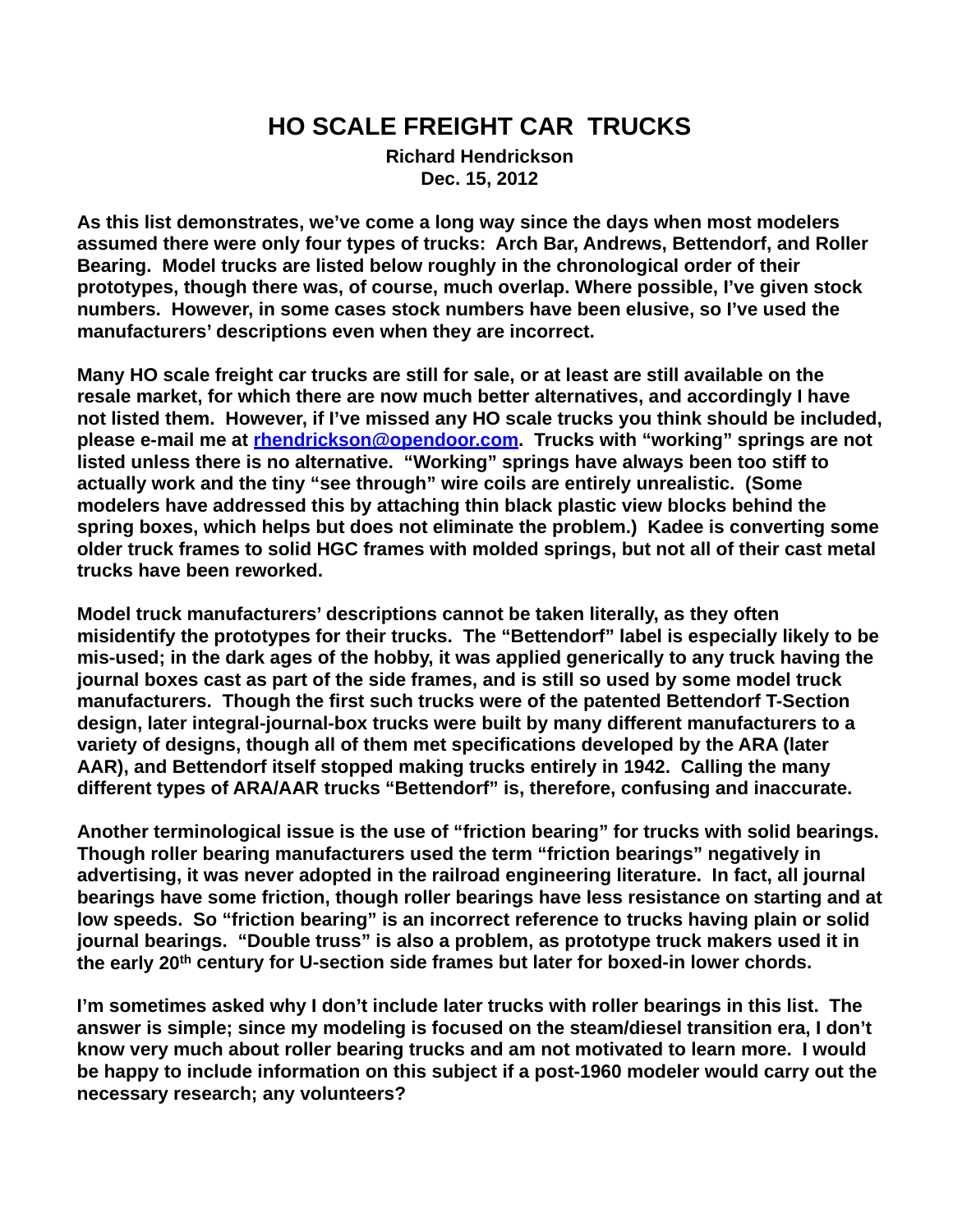**Most of the model trucks shown below have metal wheels, or are available with them; I've shown them with metal wheels even if that's not what they came with, as I routinely throw plastic wheel sets into the trash. Most trucks still come with code 110 wheels, but some are now available with semi-scale code 88 wheels. Tahoe Model Works trucks come with either; TMW stock numbers beginning with 1 have code 110 wheels, stock numbers beginning with 2 have code 88 wheels. Kadee is now offering code 88 wheel sets separately but hasn't yet begun to package trucks with code 88 wheels. However, if you order trucks direct from the factory, they'll put code 88 wheels in them on request.**

**Both Kadee and Walthers offer some trucks with ribbed back wheels representing cast iron wheels as well as smooth backs representing wrought steel (and some cast iron) wheels. In those cases, both part numbers are shown below, labeled (R) or (S).**

**Most HO scale truck frames are molded in one piece from slippery acetal plastic, which provides good rolling qualities but, being very shiny, is highly unrealistic in appearance and does not retain paint well. My solution to this is to sand blast every truck frame with fine abrasive powder. This results in a matte dark gray surface closely resembling the appearance of prototype trucks when in service and dirty, and paint will also adhere well to sand blasted truck frames if necessary. Doesn't this harm the bearing surfaces? It may, if they're not masked, but cleaning up the bearings with a hand-operated truck tuning tool should be done routinely on all truck frames anyway, whether sand blasted or not, as the bearing cones are not always perfect when they come out of the mold. This tool is illustrated below.**



**Exceptions to the practice of one piece truck frame molding are the Eastern Car Works trucks, which are molded as three styrene pieces – separate side frames and bolster – and must be cemented together. Needless to say, getting the pieces precisely aligned when assembling them is essential.**

**NOTE: for an excellent guide to N scale trucks, see: http://www.visi.com/~spookshow/ trucks/trucks.php**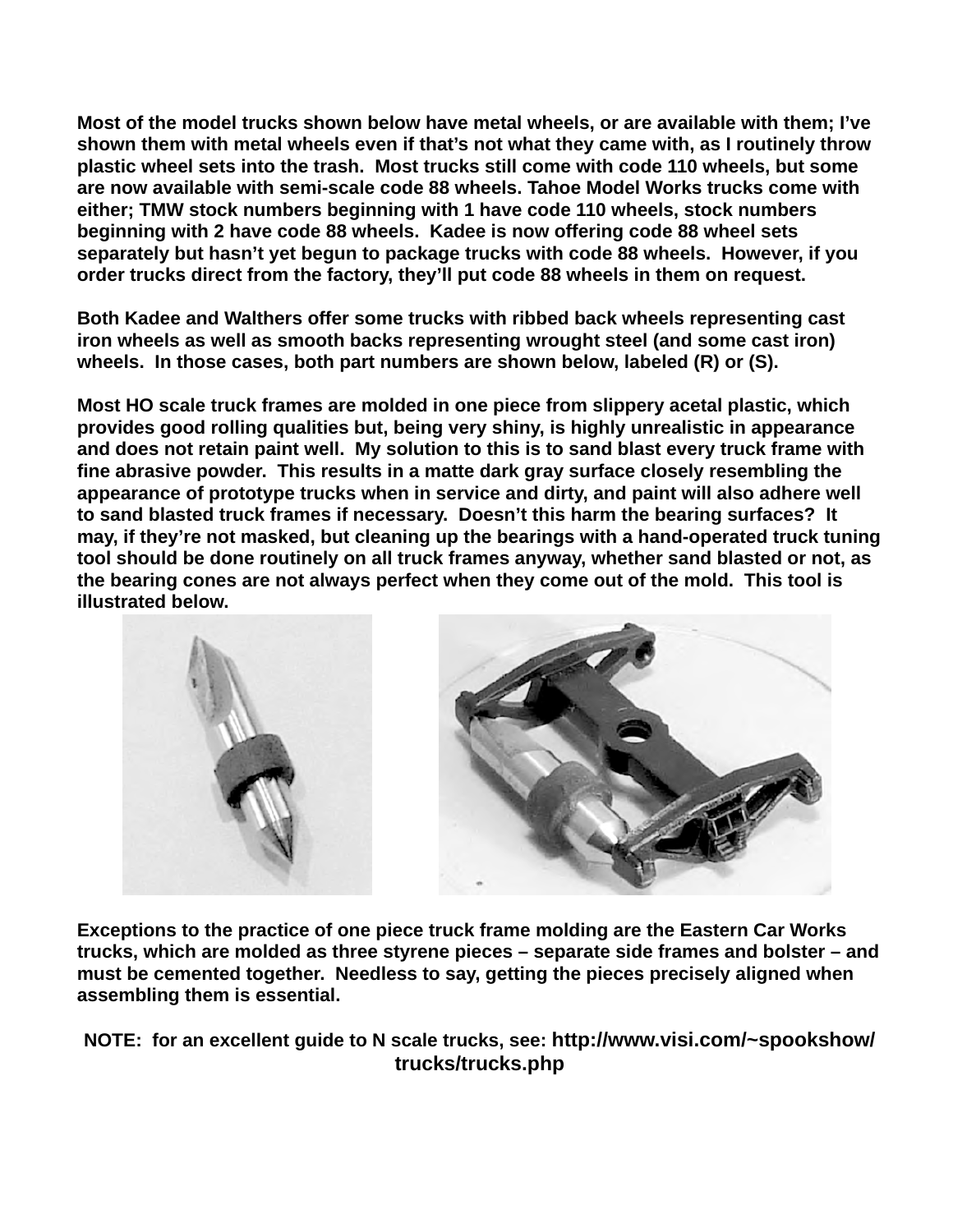#### **Abbreviations used in the listings below:**

**NBS = does not include simulated brake shoes (most now do).** 

**BR = includes Brake Rigging (many don't).** 

**OP = out of production but may still be available on the resale market.** 

## **Early 5' Wheelbase Arch Bar**



**Tahoe Model Works 111, 211 (BR)**

**Diamond Arch Bar**









**Walthers 1018 Bowser 74326 (NBS)**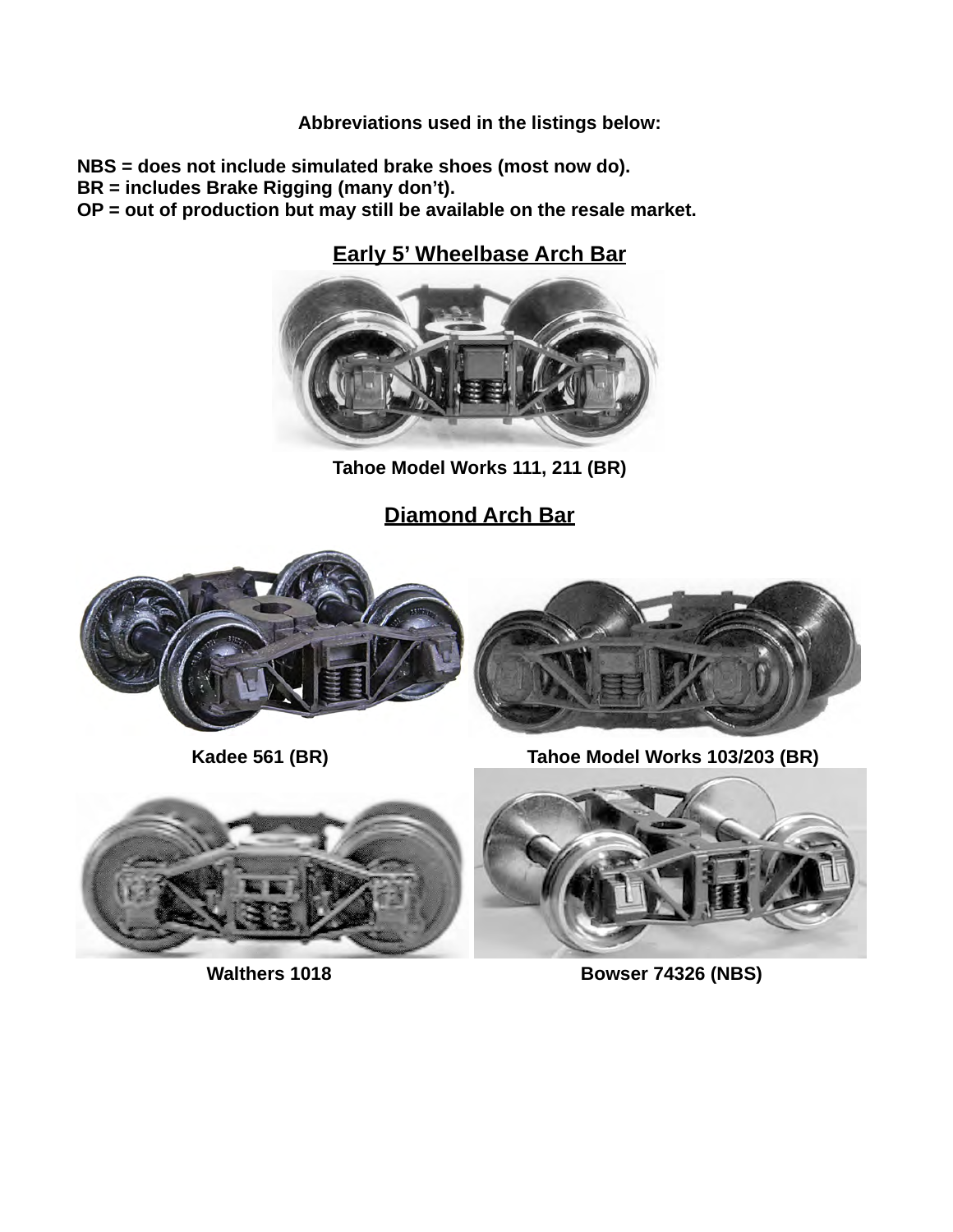#### **Fox Pressed Steel (no bolster springs)**



 **Model Die Casting (NBS, OP)**

# **Bettendorf T-Section**



**Kadee 511 (BR, NBS) Walthers 1009** 



**Red Caboose (NBS, OP)**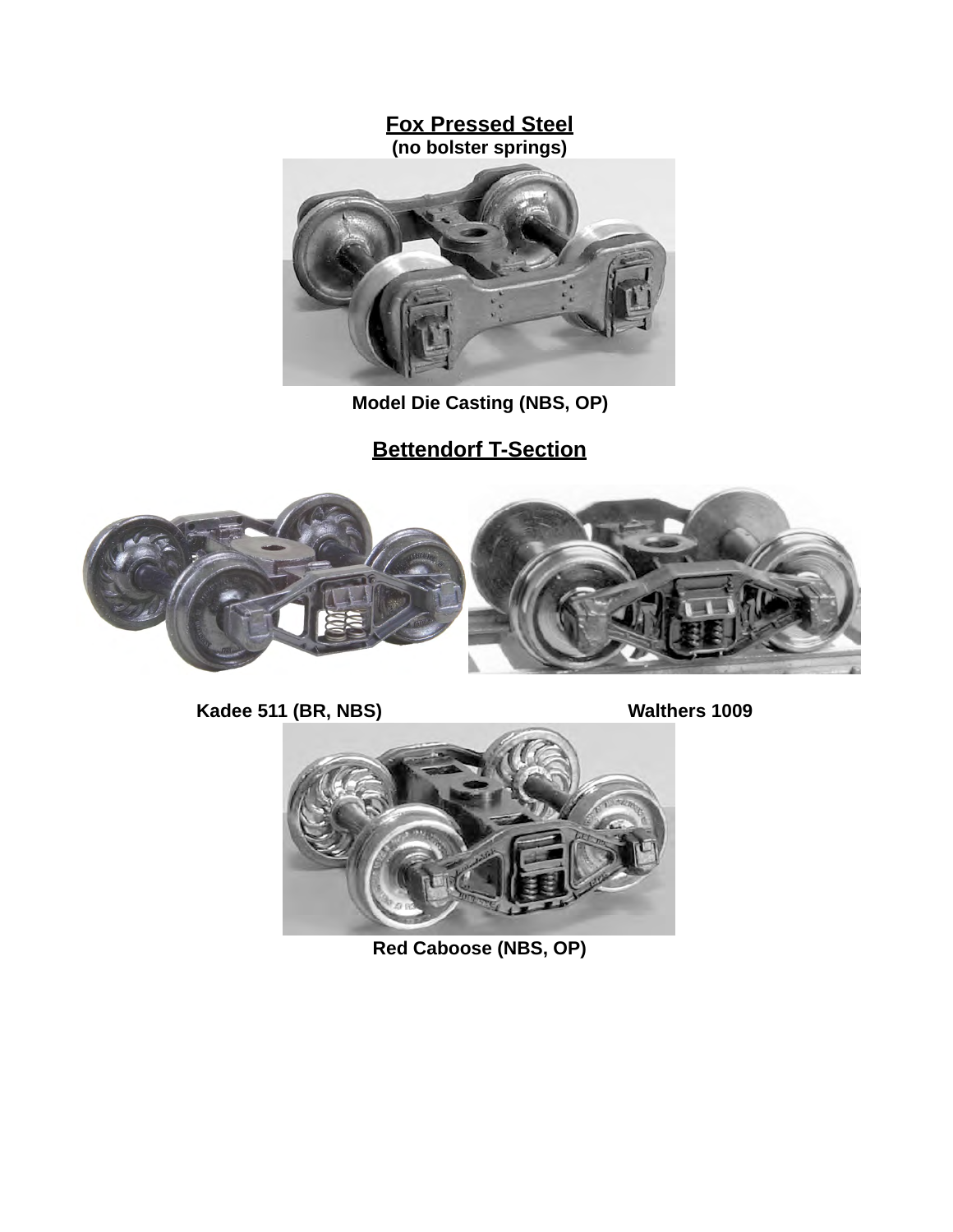**Vulcan**



 **L-section U-Section**



**Kadee Double Truss 515 (BR, NBS)** 

## **Early Andrews L-Section**



**Kadee 509 (BR, NBS)**

## **Andrews U-Section**



 **Tahoe Model Works USRA Andrews Intermountain Andrews TMW 112, TMW 212 (BR)**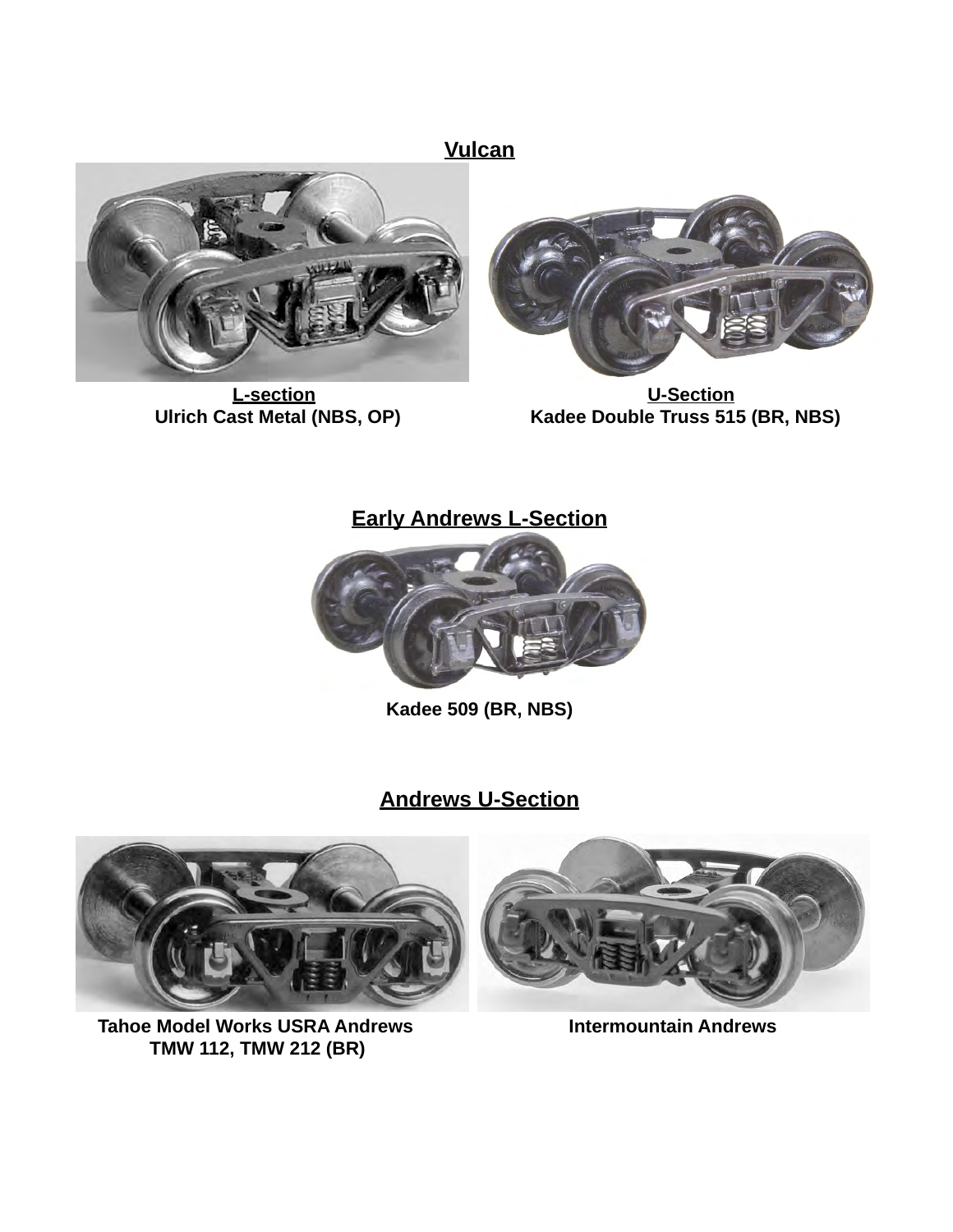



**Accurail 203 Walthers Proto 2000 23207(S)/23399(R)**



**Bowser "Crown" Andrews 70 Ton 74091 (NBS)**

# **ARA Type Y (Pennsylvania R.R. 2D-F8)**



 **Bowser "AAR" 74277 Red Caboose (NBS, OP)** 



**Kadee 517 (BR, NBS)**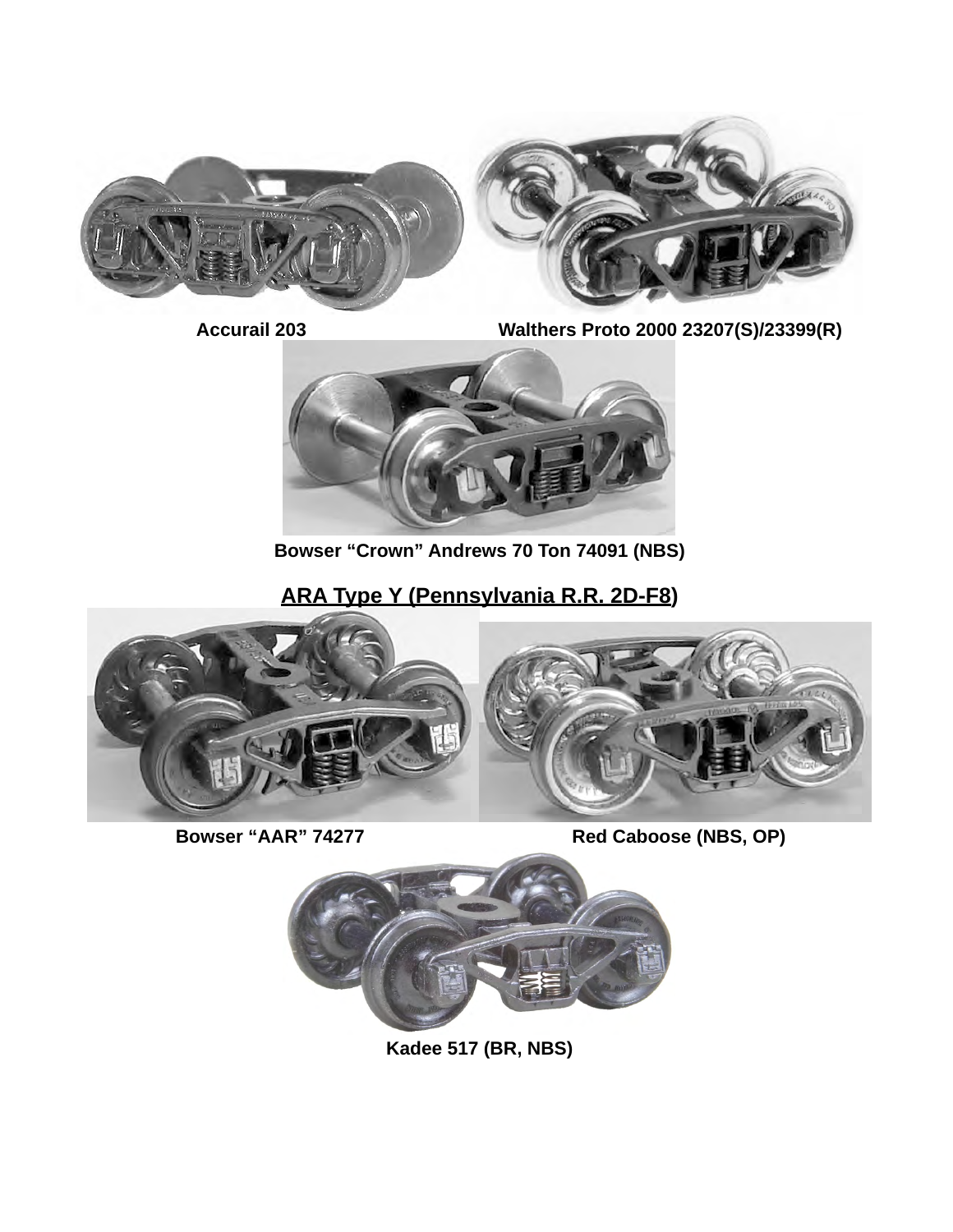## **ARA Cast Steel with Spring Plank**



Tahoe Model Works Buckeye ARA **Tahoe Model Works Barber**<br>TMW 106/TMW 206 (BR) Lateral Motion TMW 109/TMW209



Lateral Motion TMW 109/TMW209 (BR)





**Accurail "Bettendorf" Atlas "Bettendorf" 50 Ton 18500 (NBS)**



 **Model Die Casting (NBS, OP) True Line (Canada) w. Simplex Bolster (NBS)**





 **True Line (Canada) "Bettendorf" coil spring**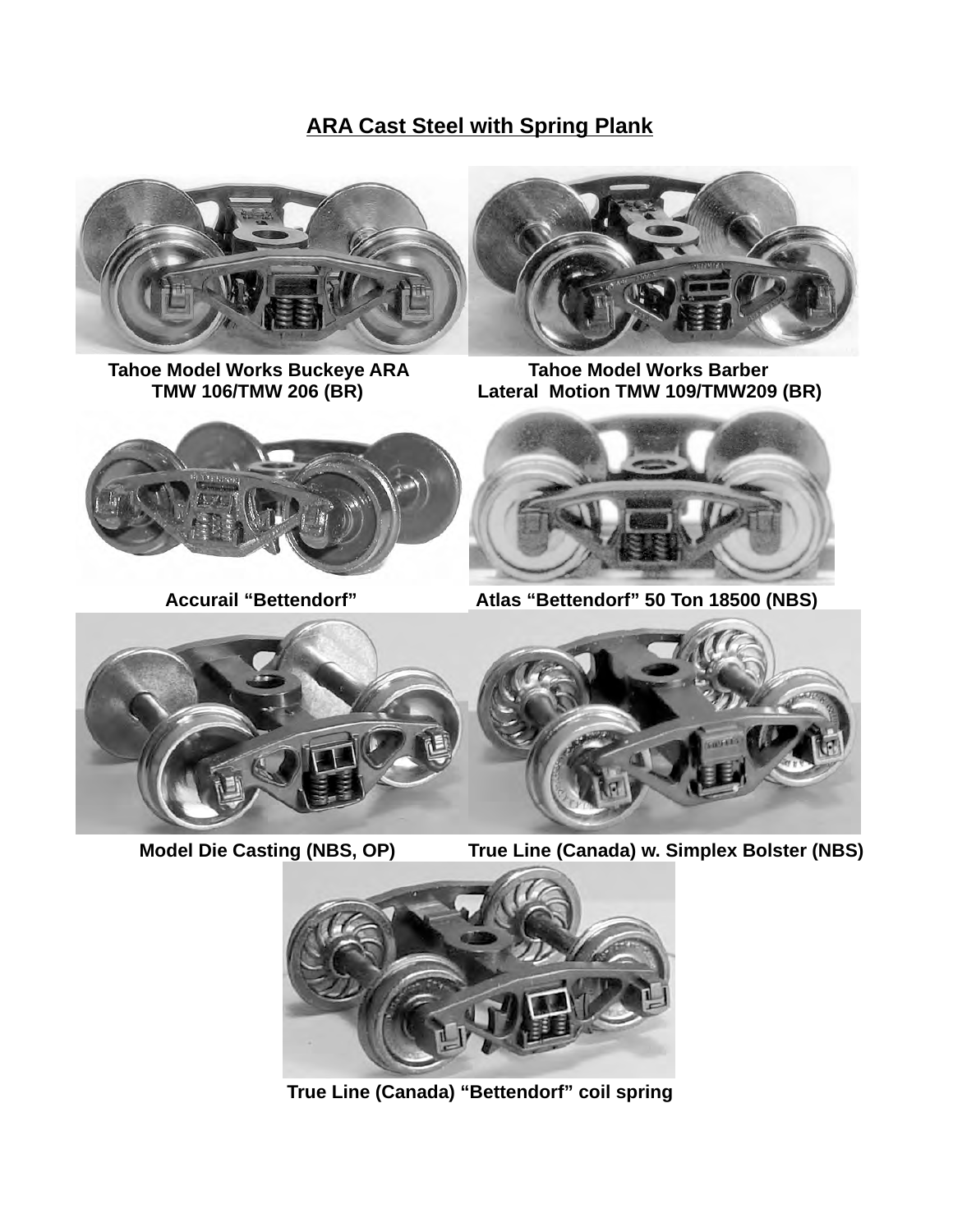## **Dalman Two-Level**





Tahoe Model Works Dalman **Tahoe Model Works Dalman TMW 102/202** (BR)<br>Lateral Motion TMW 102/202 (BR) Lateral Motion TMW 102/202 (BR)

**Taylor Flexible**



**Eastern Car Works [same kit makes either coil spring or leaf spring trucks](NBS, OP)**

**National B-1**



 **Kadee 567(R)/568**(**S)(BR) Walthers/Life-Like 21254(R)/21255(S)**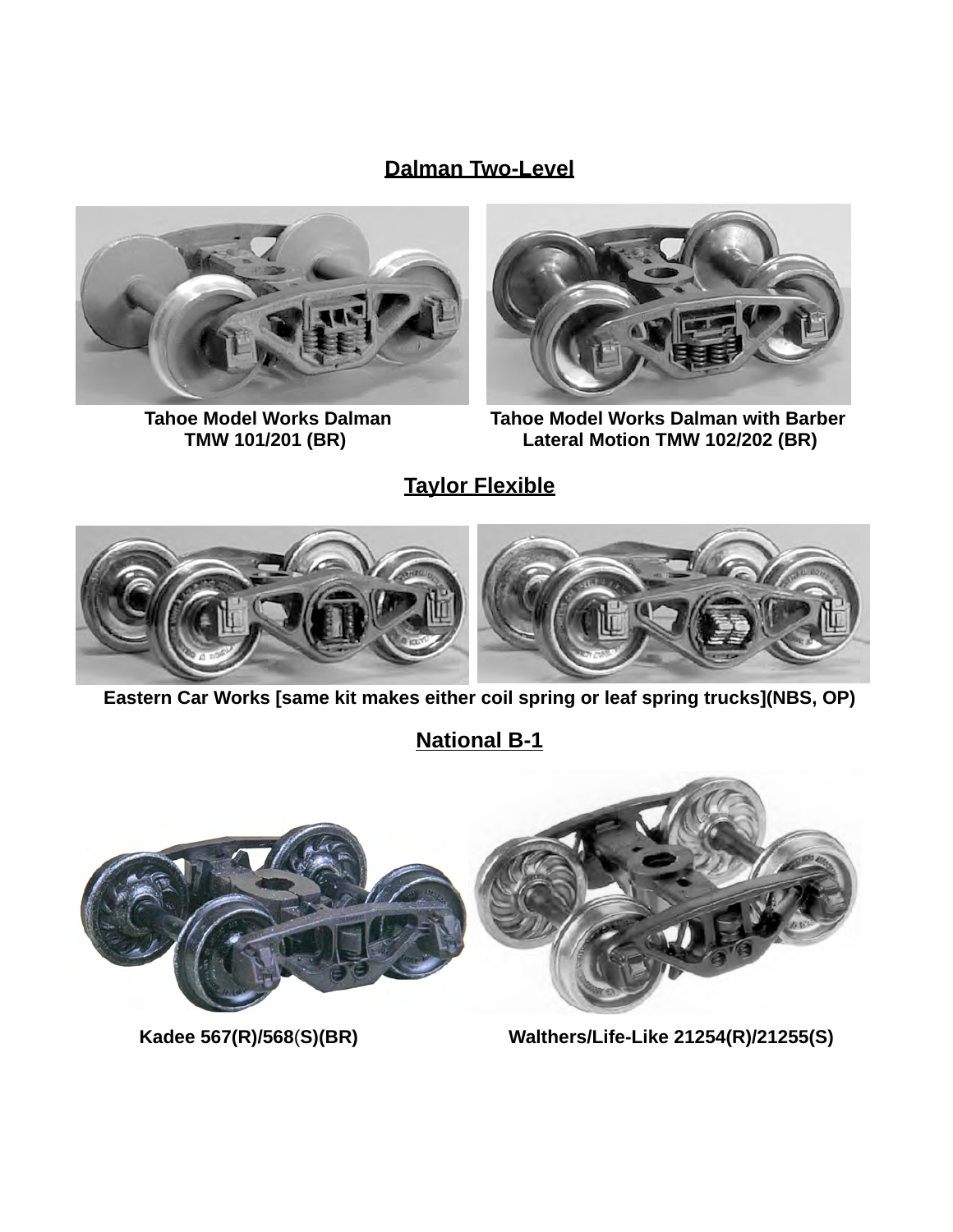## **ARA/AAR Coil-Elliptic**



Tahoe Model Works 108/208 (BR) Bowser 74190 Coil-Leaf



**Tichy Leaf/Coil 3049 (NBS)**

## **AAR 50 Ton Double Truss Self-Aligning Spring-Plankless**











 **Walthers Proto 2000 Spring Plankless** Intermountain ASF (NOTE: this is NOT an<br>ASF A-3, though IM has identified it as sucle **ASF A-3, though IM has identified it as such)**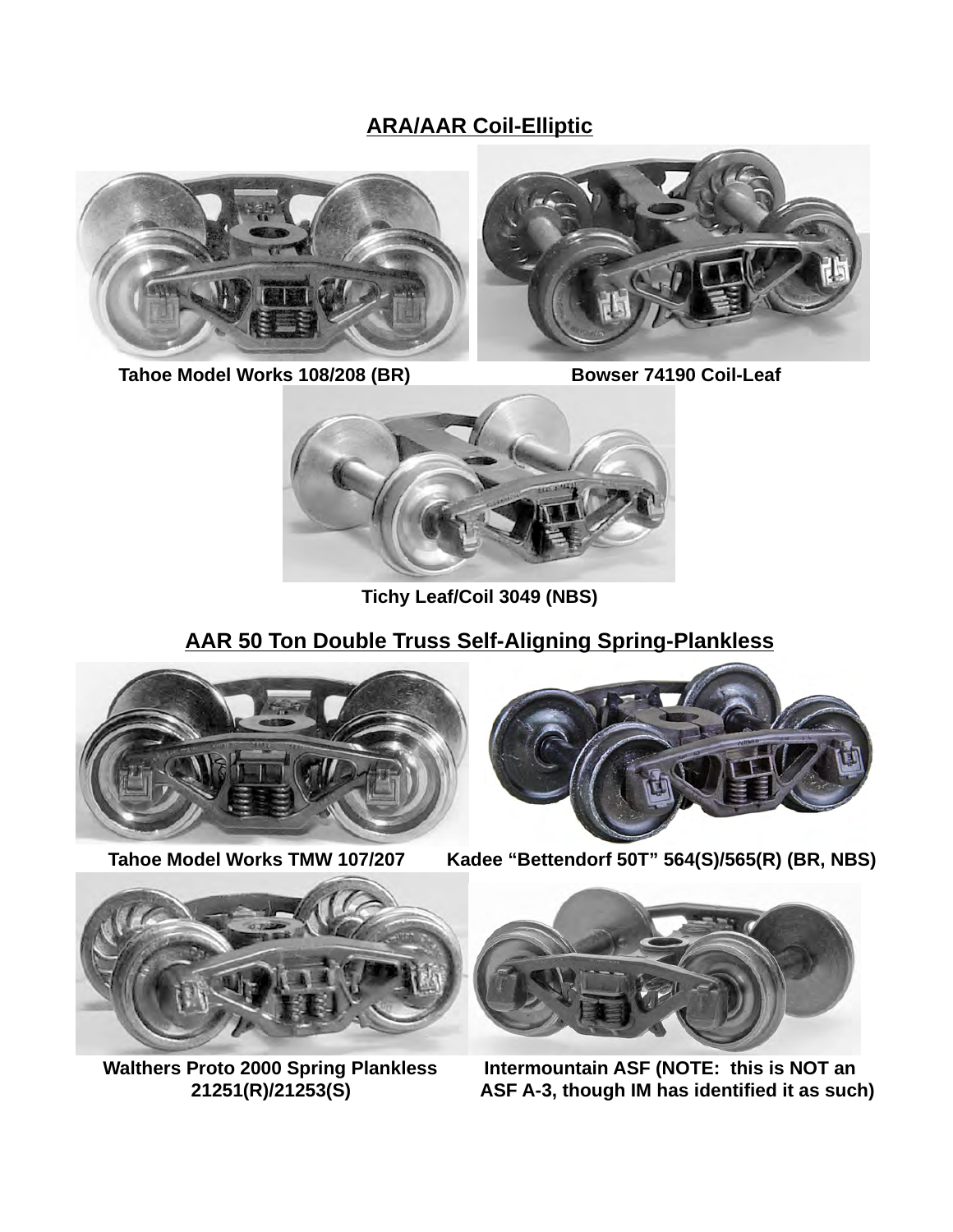# **AAR 70 Ton (5'8" Wheelbase)**



 **Intermountain** 

**National C-1 70 Ton**



 **Atlas (NBS)**

**Barber Stabilized S-1 Coming Soon From Rapido**

**Barber Stabilized S-2 50 Ton**



**Exactrail ET-114** Branchline (OP)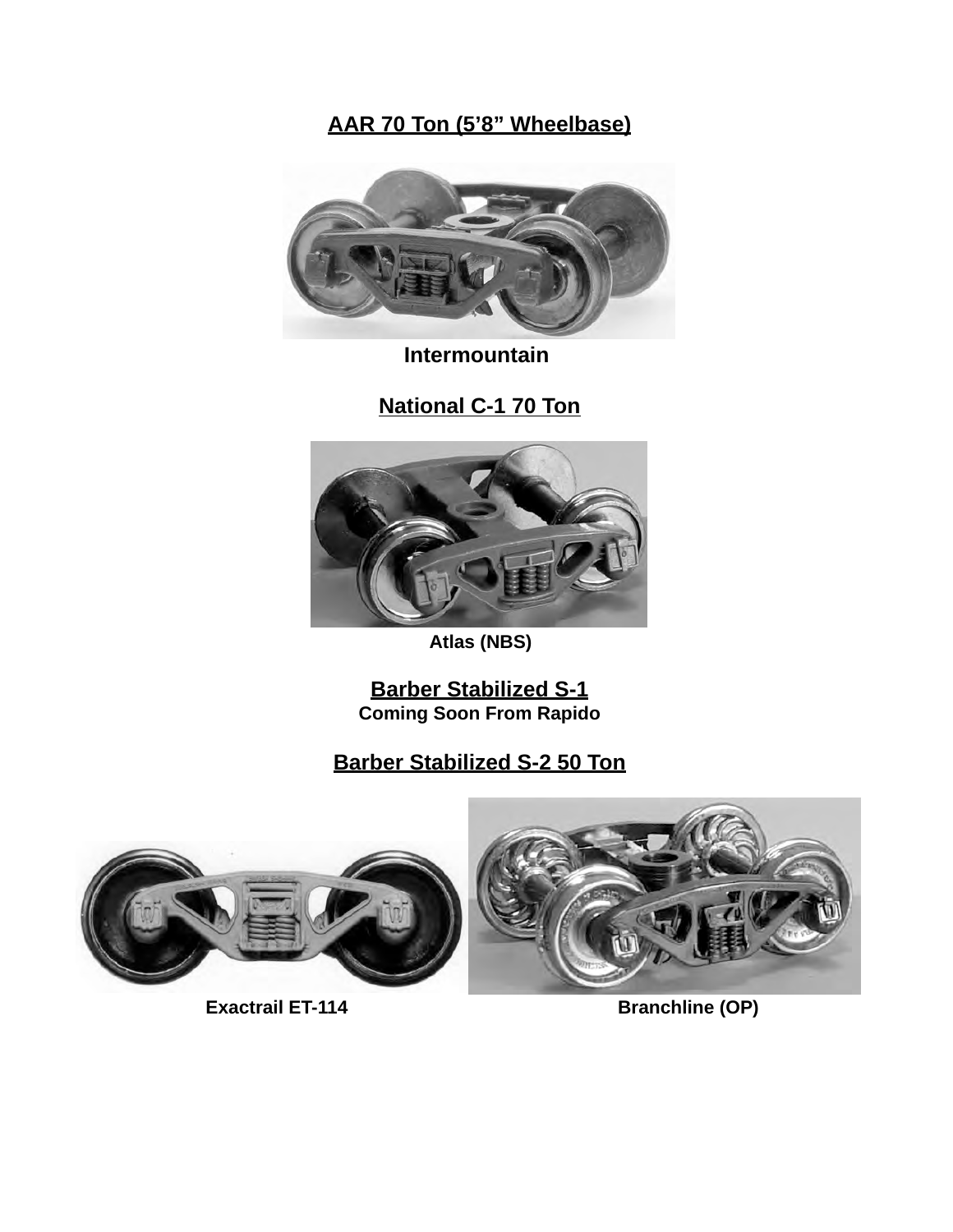**Barber Stabilized S-2 70 Ton 5'8" WB**





 **Kadee 566 (BR) Hi-Tech (ex-Red Caboose)** 

## **American Steel Foundries ASF A-3 50 Ton**



 **Kadee 562(S)/563(R) (BR)** Kato (NBS)





**Athearn "Bettendorf" 90400 (NBS) Con-Cor "Bettendorf" 99250**



**Intermountain 40061**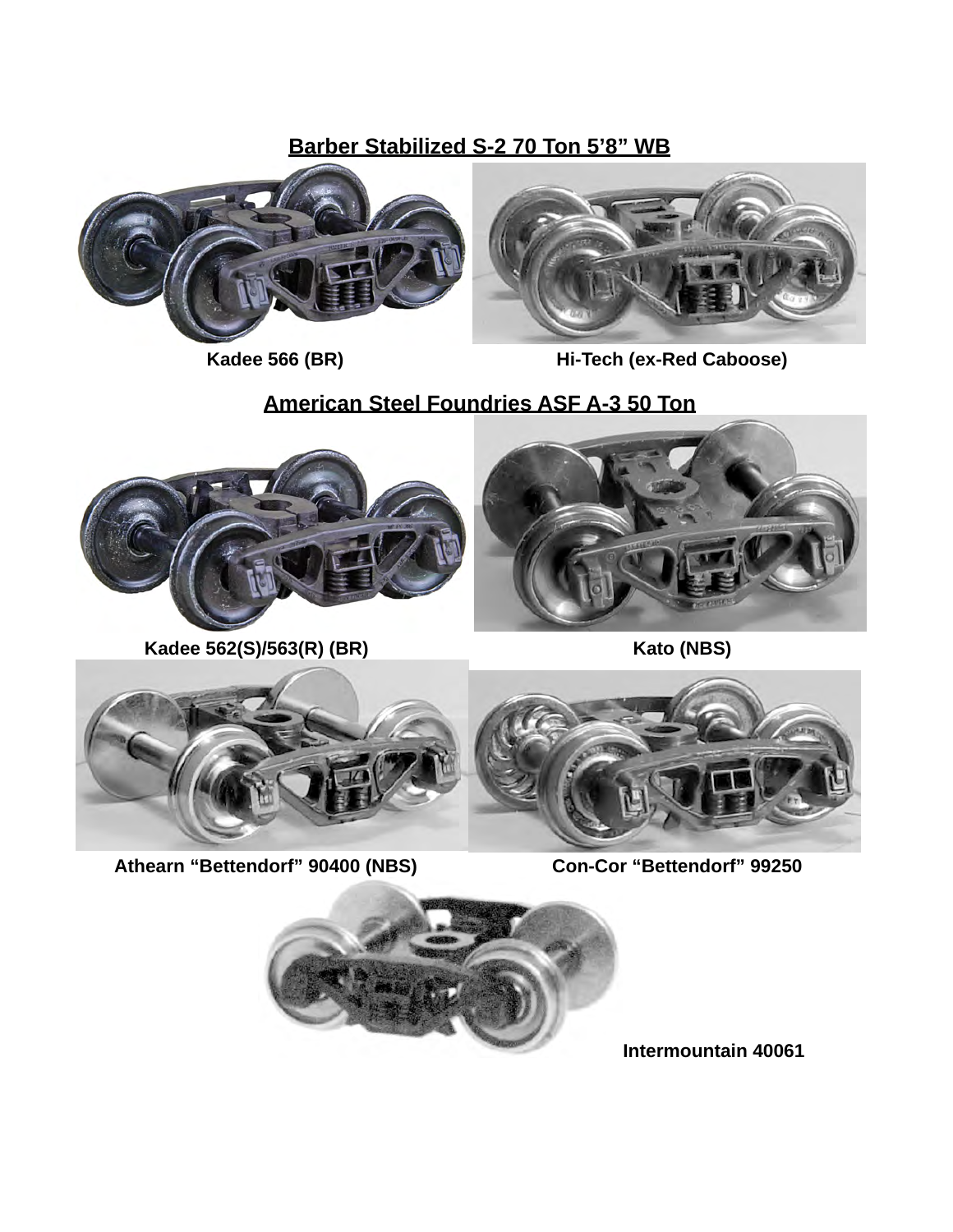### **American Steel Foundries ASF A-3 70 Ton 5'8" WB**



Tahoe Model Works 110/210 (BR) Tangent 100-1



**Caboose Trucks**



**Bettendorf Swing Motion <b>Bettendorf Swing Motion** Tahoe Model Works 104/204 (BR) **Intermountain** 



**Barber-Bettendorf Swing Motion Intermountain Barber-Bettendorf** Tahoe Model Works 105/205 (BR) **Swing Motion** 





 **Tichy "Bettendorf" dbl. leaf spr. 3051 (NBS) True Line (Canada) "Bettendorf" Leaf Spr.**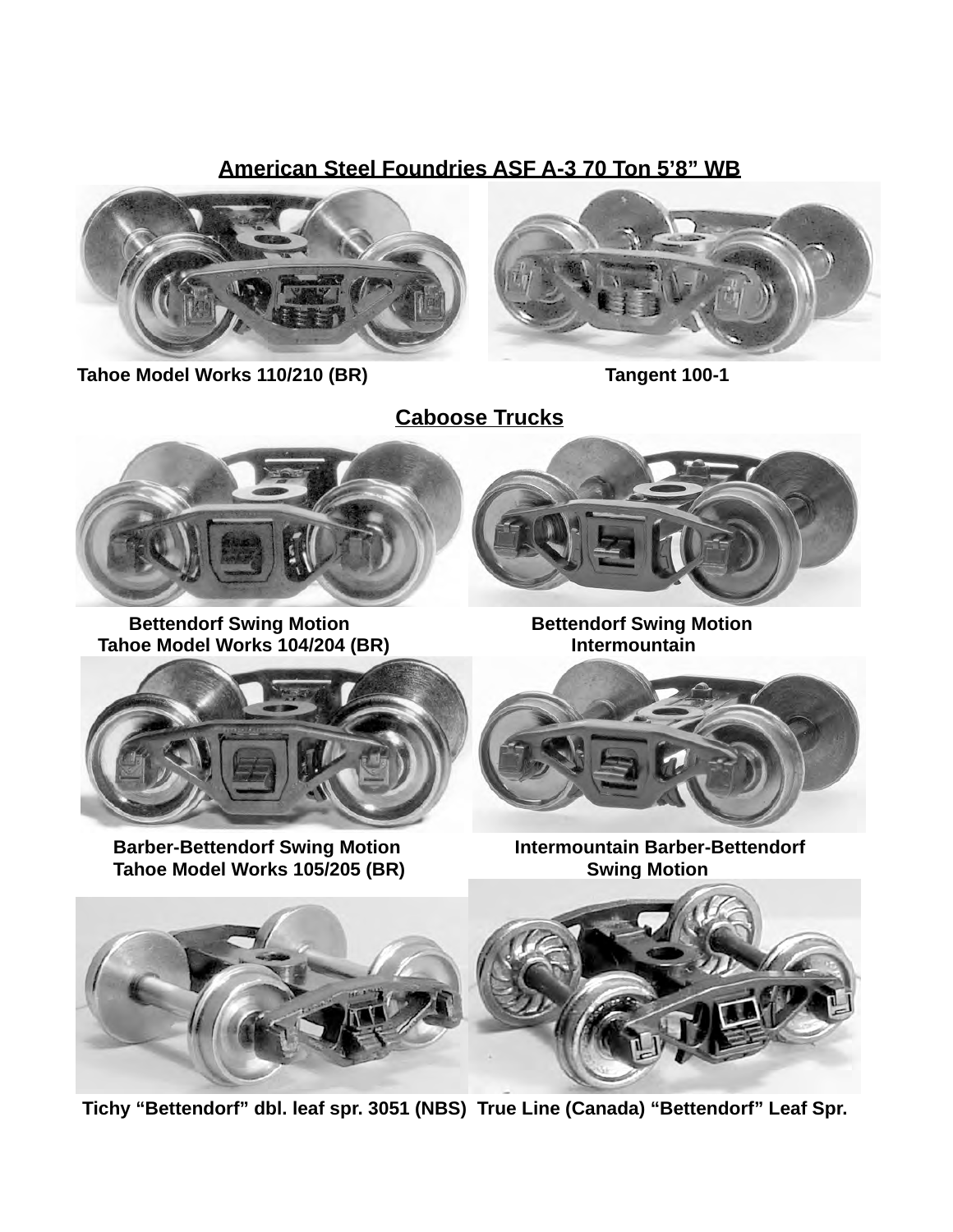



**Kadee Leaf Spr. Arch Bar 583 (BR, NBS) Kadee Leaf Spr. Bett. T-Sec. 581 (BR, NBS**)

**High Speed Trucks used on express box cars and express refrigerator cars**





**Athearn Allied Full Cushion Truck 90392 Intermountain Symington HS Truck (NBS)**



 **Tichy early Commonwealth 3060 (NBS) <br>Athearn Commonwealth 90393 (NBS)**